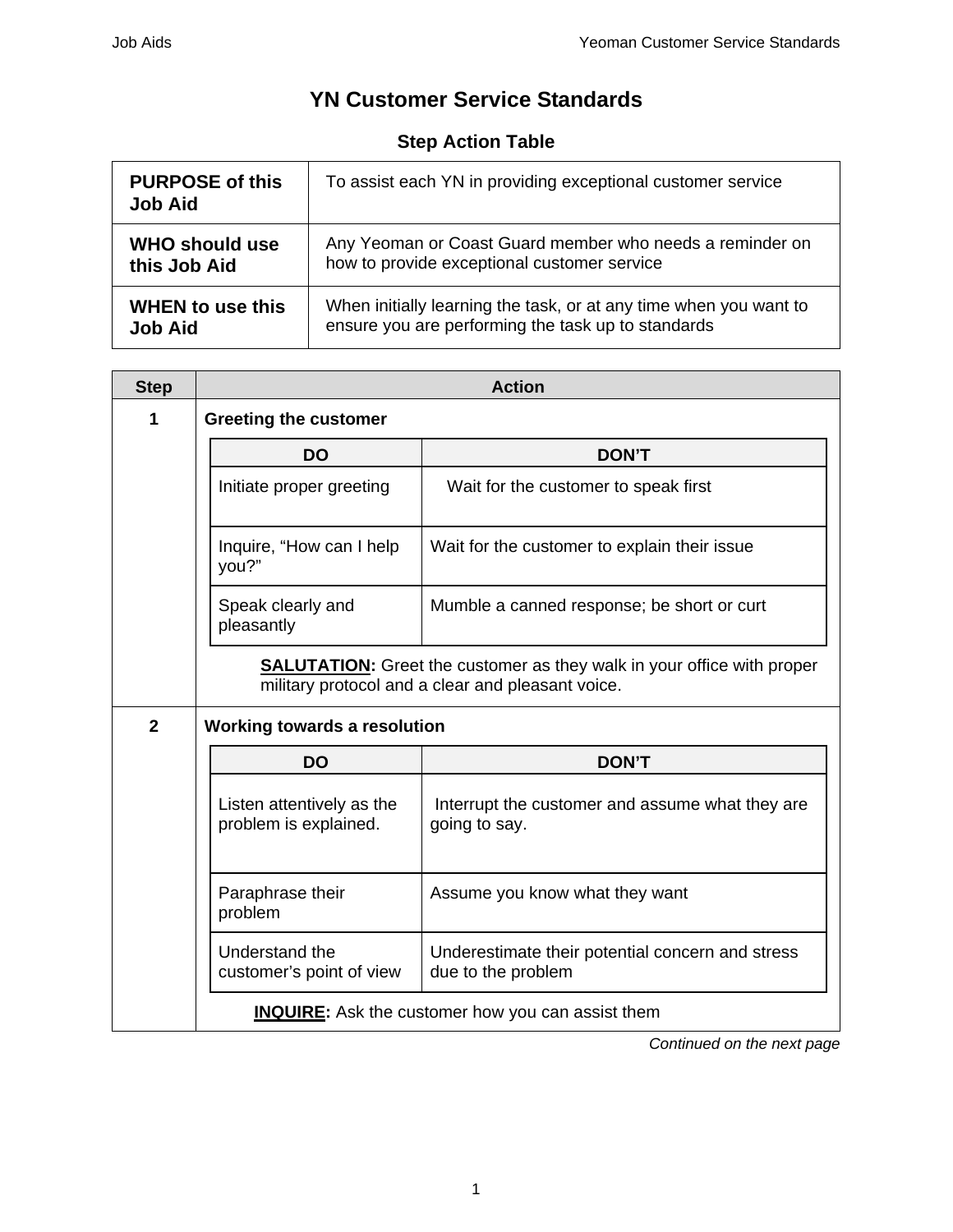## **Step Action Table, Continued**

| <b>Step</b> | <b>Action</b>                                                                                                                                                                                                                                                                                          |                                                                                          |  |  |  |  |
|-------------|--------------------------------------------------------------------------------------------------------------------------------------------------------------------------------------------------------------------------------------------------------------------------------------------------------|------------------------------------------------------------------------------------------|--|--|--|--|
| 3           | Working towards a resolution (cont).                                                                                                                                                                                                                                                                   |                                                                                          |  |  |  |  |
|             | <b>DO</b>                                                                                                                                                                                                                                                                                              | <b>DON'T</b>                                                                             |  |  |  |  |
|             | Keep customer's business<br>as your primary focus                                                                                                                                                                                                                                                      | Chat with other people, loot at your personal<br>phone, or conduct chat on your computer |  |  |  |  |
|             | Complete any missing<br>information or explain extra<br>steps needed to fix their<br>problem                                                                                                                                                                                                           | Simply inform the customer that you cannot<br>help them. Making it their problem         |  |  |  |  |
|             | <b>MEANINGFUL:</b> Say something to make your interaction personal; use their name<br>and rank, respond to their small talk. After providing the assistance the customer<br>requested, ensure there is nothing more you can do for them and end the<br>encounter by telling them to "Have a good day." |                                                                                          |  |  |  |  |
|             | <b>PARAPHRASE:</b> Echo back their concern so you can ensure you understand<br>what they need. Ask yourself if there is anything else that may be affected.                                                                                                                                            |                                                                                          |  |  |  |  |
|             | <b>LISTEN:</b> Allow the customer to fully explain their situation without interrupting<br>them. Keep your focus on your customer; do not talk with others, look at your<br>phone, use instant message, etc.                                                                                           |                                                                                          |  |  |  |  |
|             |                                                                                                                                                                                                                                                                                                        |                                                                                          |  |  |  |  |
|             |                                                                                                                                                                                                                                                                                                        |                                                                                          |  |  |  |  |
|             |                                                                                                                                                                                                                                                                                                        |                                                                                          |  |  |  |  |
|             |                                                                                                                                                                                                                                                                                                        |                                                                                          |  |  |  |  |
|             |                                                                                                                                                                                                                                                                                                        |                                                                                          |  |  |  |  |
|             |                                                                                                                                                                                                                                                                                                        |                                                                                          |  |  |  |  |

*Continued on the next page*